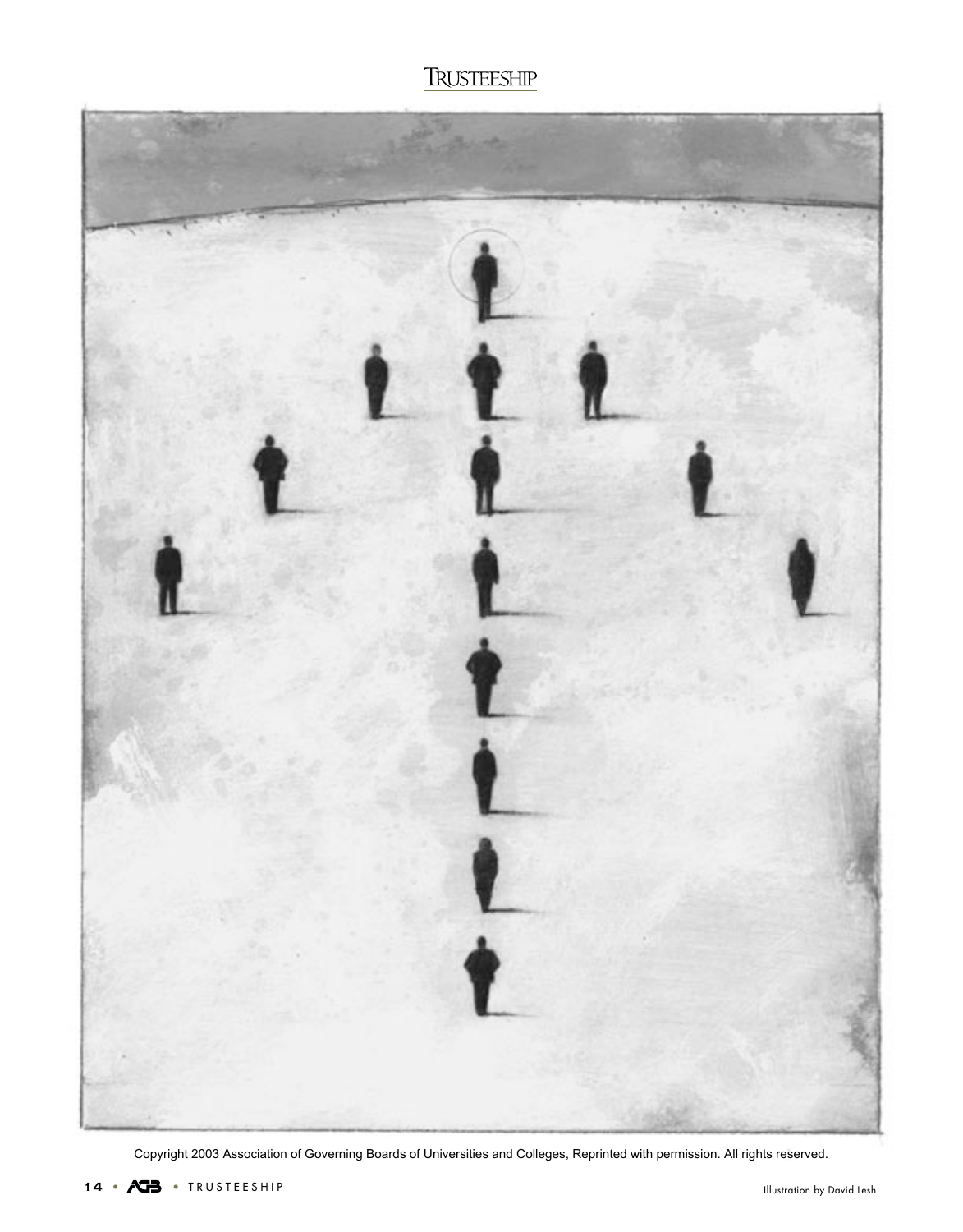# HANDS A SACRED TRUST IN YOUR

*A veteran academic president offers insight on how boards and presidents can work together to tap everyone's potential to advance the institution.*

### W**HAT IS A TRUSTEE'S PRINCIPAL RESPONSIBILITY?**

There may be as many answers as there are campuses in the United States. But at a fundamental level, the answer (at least in private higher education) typically is one or both of these: a consultant to the president and a fund-raiser.

These responsibilities make up part of the package, but the real responsibilities of trustees encompass far more. For example, the trustees of a private university are the *owners* of the university. This has powerful implications for how trustees and presidents must work together. At one extreme, too many boards are passive spectators. At the other extreme, too many boards meddle with and undercut the chief executive's responsibilities.

Having spent more than 20 years as a university president, having served from time to time on 13 corporate boards in a variety of industries, having worked with scores of business leaders, and having interacted with hundreds of political and civic leaders here and abroad, I've developed some strong beliefs as to how college and university trustees and administrators can forge a truly effective working relationship—one that advances the institution's mission and respects the proper jurisdiction of both the board and the president.

While trustees must retain ultimate control of the university, they also must give the president a great deal of latitude in managing it. A 19th-century college trustee is reported to have suggested the following as the ideal agenda for a board meeting: "The meeting should open with a prayer, and after approval of the minutes of the previous meeting, one of the trustees should immediately move to dismiss the president. If the motion fails, the meeting should adjourn!"

That scenario is a bit extreme, but it does

#### • BY STEVEN B. SAMPLE •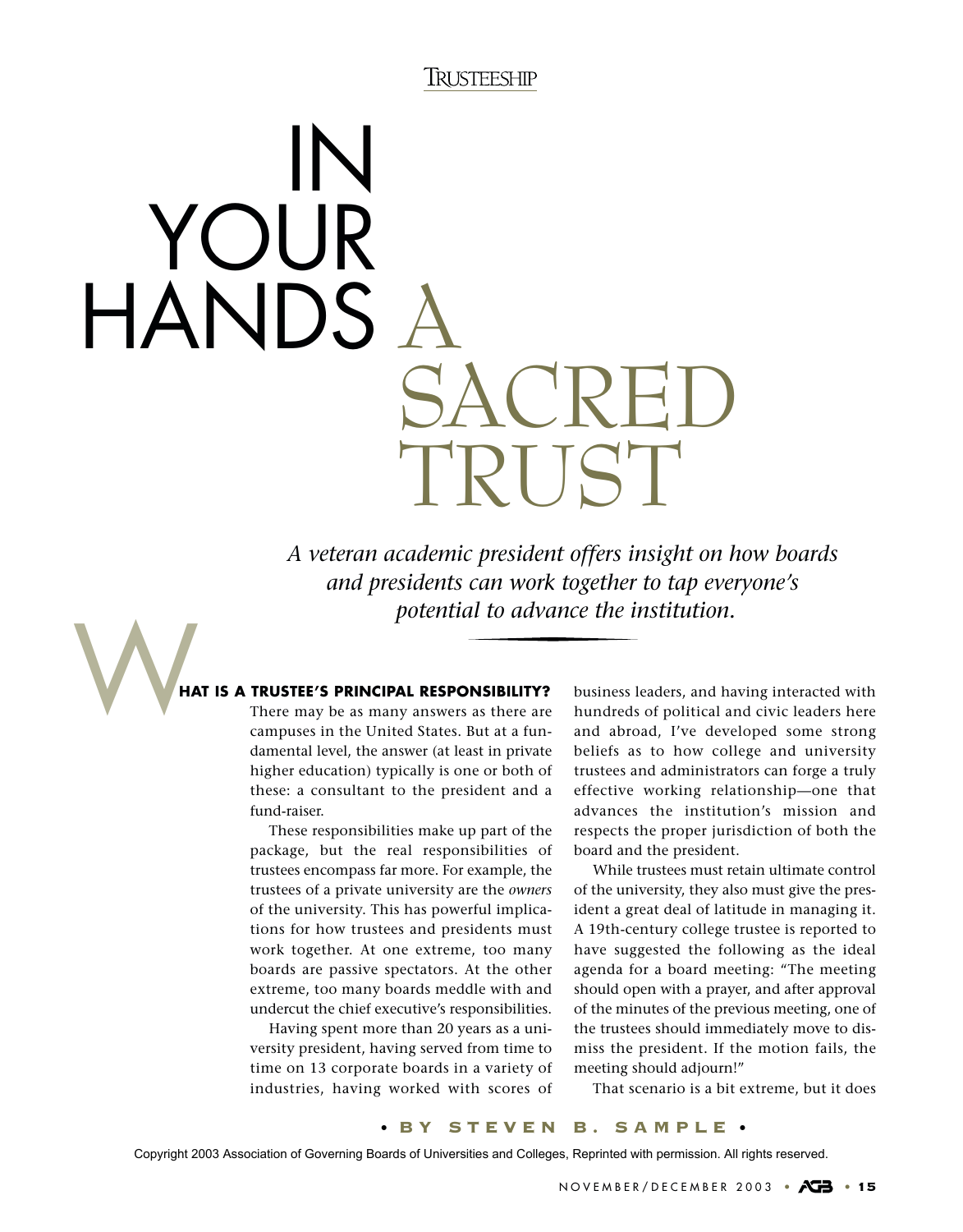clarify the role of the trustees in relation to the president. Trustees do not manage the institution. Rather, they act as owners and long-term stewards of the university. Their most important task is to hire and fire the president. They must always ask themselves, "Do we still have confidence in the president and in his or her overall performance as the chief executive?" If the answer is Yes, the trustees should roll up their sleeves and help the president advance his or her plan for the institution. If the answer is No, it's time for a new president.

**Hire the Best.** Of all the varieties of human capital, the most rare and precious may be leadership. Think of the companies that were going down the tubes in spite of gaggles of consultants and new plans and policies—until finally the chief executive was booted out, a new leader was brought in, and the company turned around as though by magic. History abounds with similar examples among armies, universities, churches, and nations.

But there is also the other kind of leadership transition, in which the untimely loss of a talented and effective leader proves disastrous. Try as they might, a succession of new leaders simply cannot stem the inexorable decline of the organization that only a year before was at the peak of health and vitality.

Teddy Roosevelt once observed, "The best executive is the one who recruits the most competent men around, tells them what he wants done, and then gets out of their way so they can do it." I'd adapt his words as follows: The best board of trustees is the one that recruits the best president possible, tells him what it wants, and then lets him do it while actively assisting him and monitoring his performance.

Too often the temptation is to choose a president who may not be the best candidate for the job but who satisfies the personal agenda of one or more highly vocal trustees. Because so much of effective leadership involves bringing in the best talent possible at

every level, trustees must pay special attention to hiring a truly outstanding president.

**Overall Competence.** In practice, most people tend to hire people who are weaker than themselves. Moreover, this rule of thumb is nonlinear in practice—that is, excellent people tend to hire people only slightly weaker than themselves, while weak people tend to hire people who are much weaker.

Here it may be helpful to do a simple calculation based on a formula given to me by a former colleague, Harry Williams. Harry contended that people who are at the 99th percentile of overall competence will hire people who are only 99 percent as good as themselves—that is, those who are, on an absolute scale, at the 98th percentile. These in turn will hire people who are only 98 percent as good as themselves—those who are only at the 96th percentile. Thus, according to Harry's Rule, if you start with someone at the top of an organization who is at the 99th percentile, the people at the fourth level in that organization will still be above the 92nd percentile of competence on an absolute scale.

But suppose the top person is only at the 90th percentile of competence. Under Harry's Rule, he will hire people who are only 90 percent as good as he is—people at the 81st percentile on an absolute scale. They in turn will hire people at the 66th percentile, and thus the people at the fourth level of the organization will be only at the 43rd percentile of overall competence.

Strictly speaking, of course, overall competence is never unidimensional. It rarely can be quantified. But Harry's Rule allows us to understand why it is so important to recruit the very best leader to the top-level position in any organization, and why as a general rule the competence of the staff declines so rapidly as we descend through the ranks of an organization whose top leader is only mediocre. Thus, when searching for a new president, trustees must suppress their personal agendas

Copyright 2003 Association of Governing Boards of Universities and Colleges, Reprinted with permission. All rights reserved.

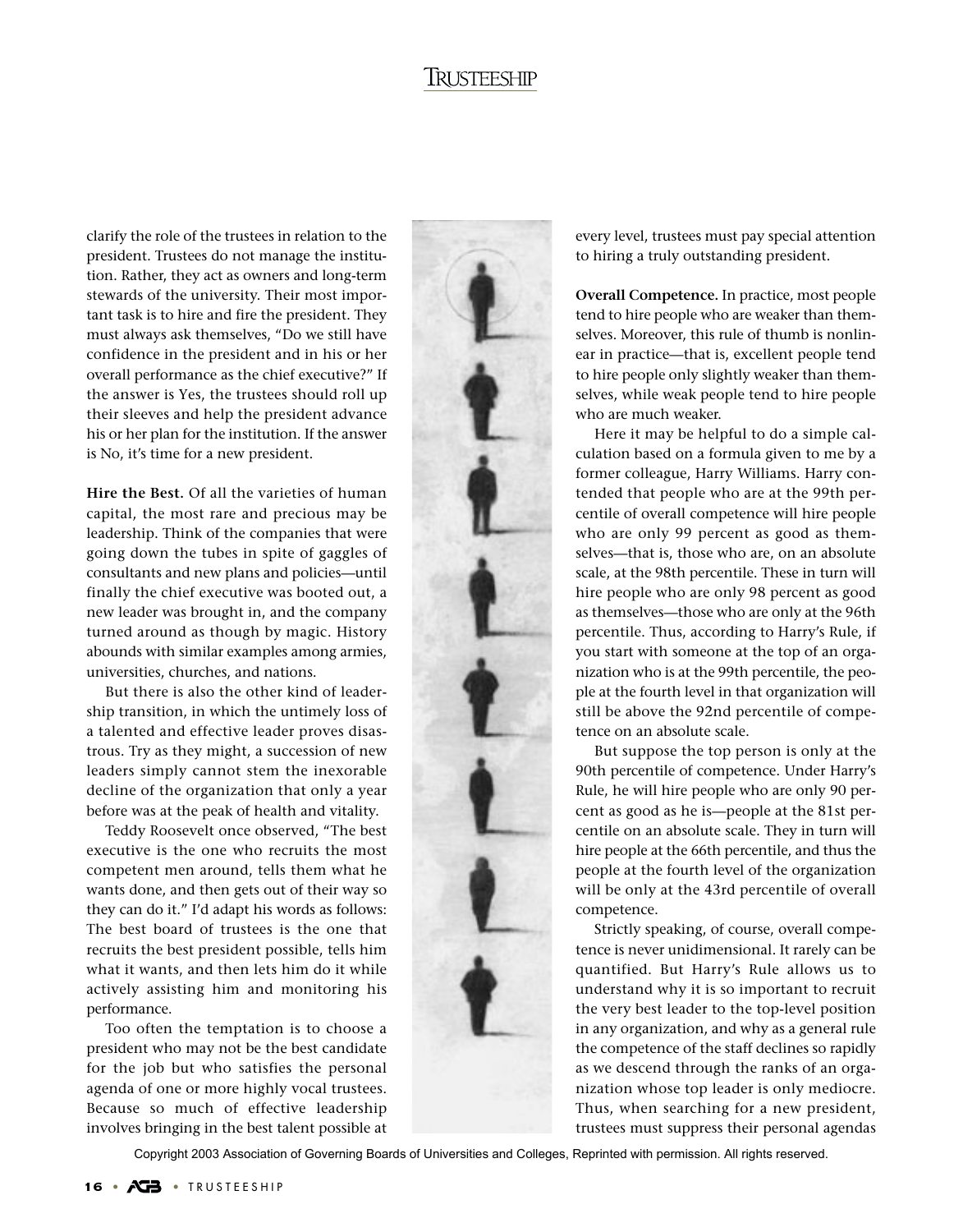and focus instead on trying to attract a "99 percenter."

**Work for Your Appointees.** Advice I received from a fine businessman applies to trustees as well. He suggested that excellent leaders should be doing *everything they can* to help their direct reports succeed. In other words, you should be the first assistant to the people who report to you. Powerful advice—yet rarely followed. Even the proponents of democratic theories of management find it difficult to grasp this upside-down hierarchy.

But in the spirit of promoting a healthy relationship between trustees and chief executives, boards not in the process of getting rid of their presidents should bend over backwards to help them get the job done. That means promptly returning their phone calls, carefully listening to their plans and problems, calling on others at their request, and helping them formulate goals and develop strategies to achieve those goals.

It's not simply that every trustee should be the president's staff member; rather, each trustee should strive to be the president's *best* staff person.

**Structured Decision Making.** Which decisions should be made by the board of trustees? Very few, if trustees have the university's best interests at heart. The board should be concerned mainly with decisions that define vision and goals, and deciding whether the president and his coterie of top-level officers are achieving those goals. In the long run, these may well be the only decisions that any university governing board should make.

In light of the unclear role of the board on so many campuses (especially public ones), external constituents often can goad and tempt trustees to insert themselves into matters that are in fact within the domain of the president. Aside from the hurt feelings this approach engenders, it often leads to bad decisions by trustees who are in over their heads.

Moreover, when a personnel decision is made by the trustees, you can bet the person who was appointed believes he reports directly to the board and not to the president. Thus are sown the seeds of an ineffective (or even chaotic) presidency.

A former colleague of mine nearly resigned when her board began to debate a particular personnel issue. "I would have resigned if they had made the decision themselves," she said. "It was my decision to make. If the trustees didn't like that decision, they had the authority to reprimand me or fire me—but they never should have usurped my authority to make personnel decisions of this kind."

**L** rustees should be above the internal political fray. *They have an opportunity to rise above defensiveness and petty politics as they listen to complaints without making judgments.*

Trustees must practice what I call "artful listening"—absorbing stories, reports, complaints, posturings, accusations, extravagant claims, and prejudices without attempting to assume the administrative responsibilities that belong to the executive staff.

Moreover, trustees are in a position to hear things differently from how they're heard by the president. The president may feel compelled to protect his staff or his own policies. By contrast, trustees should be above the internal political fray. They have an opportunity to rise above defensiveness and petty politics as they listen to complaints without making judgments. This approach makes trustees especially valuable to the president, who needs good advice from the board without intrusive meddling.

Copyright 2003 Association of Governing Boards of Universities and Colleges, Reprinted with permission. All rights reserved.